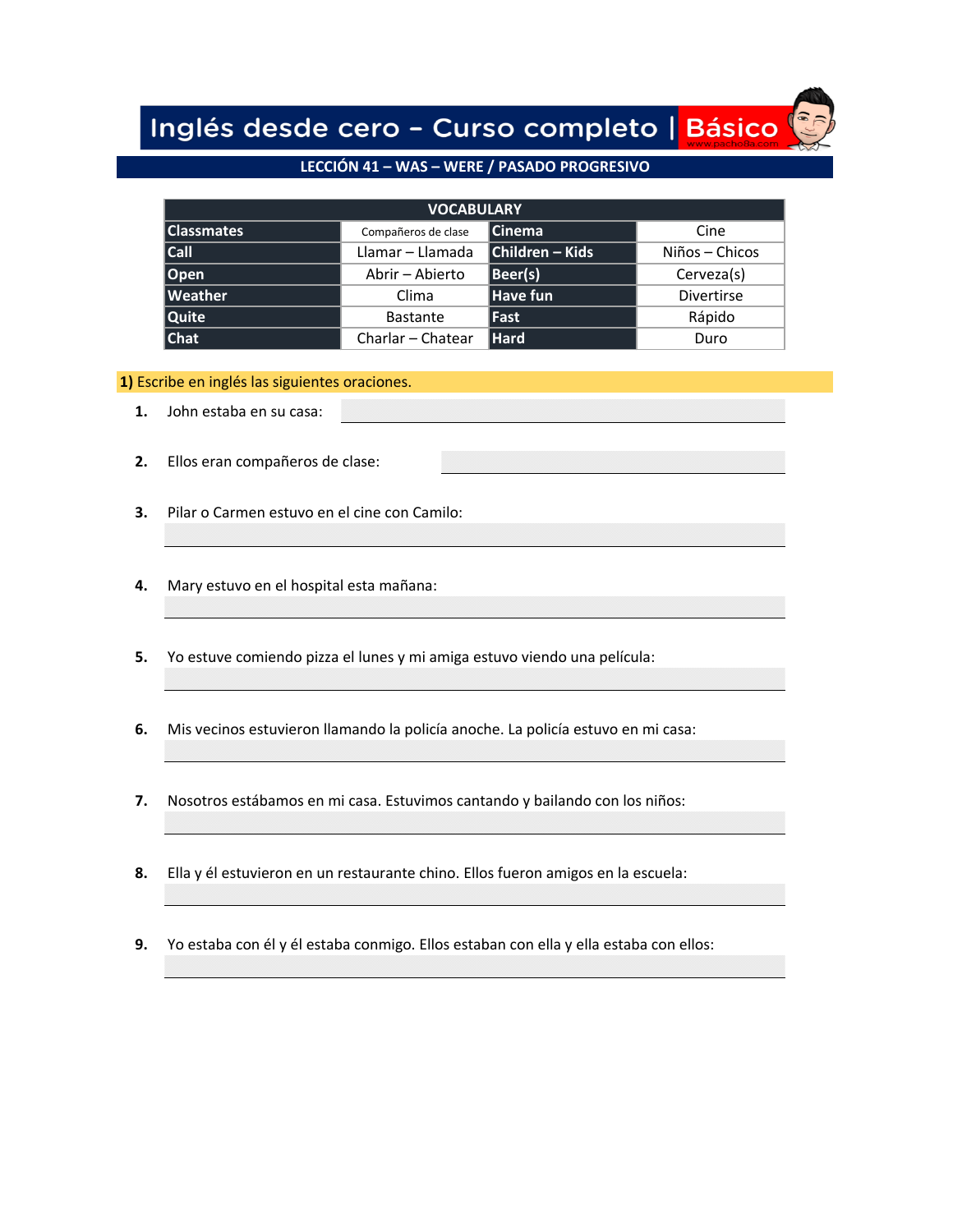**10.** Claire era la madre de él. Juan era el padre de ellos. Ellos estaban jugando en el parque ayer

|    |                                             | 2) Completa las siguientes oraciones utilizando WAS o WERE:                    |  |  |  |
|----|---------------------------------------------|--------------------------------------------------------------------------------|--|--|--|
| 1. | Smith                                       | in the street this morning.                                                    |  |  |  |
| 2. | Paul or Mark                                | opening the store.                                                             |  |  |  |
| 3. |                                             | with my boy friend drinking some beers. We<br>having fun.                      |  |  |  |
| 4. | The weather                                 | really cold but we<br>swimming in the pool.                                    |  |  |  |
| 5. | She                                         | walking quite fast yesterday.                                                  |  |  |  |
|    |                                             |                                                                                |  |  |  |
|    |                                             | Convierte las siguientes oraciones de presente a pasado utilizando WAS y WERE: |  |  |  |
| 1. | Jane and Michael are doctors:               |                                                                                |  |  |  |
|    |                                             |                                                                                |  |  |  |
| 2. | She's in the museum:                        |                                                                                |  |  |  |
|    |                                             |                                                                                |  |  |  |
|    |                                             |                                                                                |  |  |  |
| 3. | It's a big dog:                             |                                                                                |  |  |  |
|    |                                             |                                                                                |  |  |  |
| 4. | You're my best friend:                      |                                                                                |  |  |  |
|    |                                             |                                                                                |  |  |  |
| 5. | We are studying French:                     |                                                                                |  |  |  |
|    |                                             |                                                                                |  |  |  |
| 6. |                                             | Paula or Karla is sleeping on my bed:                                          |  |  |  |
|    |                                             |                                                                                |  |  |  |
|    |                                             |                                                                                |  |  |  |
| 7. | I'm really busy:                            |                                                                                |  |  |  |
|    |                                             |                                                                                |  |  |  |
| 8. | He's chatting with his girlfriend:          |                                                                                |  |  |  |
|    |                                             |                                                                                |  |  |  |
| 9. | Lukas and I are tired. We are working hard: |                                                                                |  |  |  |
|    |                                             |                                                                                |  |  |  |

## **Contenido GRATUITO en: www.pacho8a.com**

Si estás desde dispositivo movil puedes ver los resultados en la hoja "**Resultados**" - Pág 2

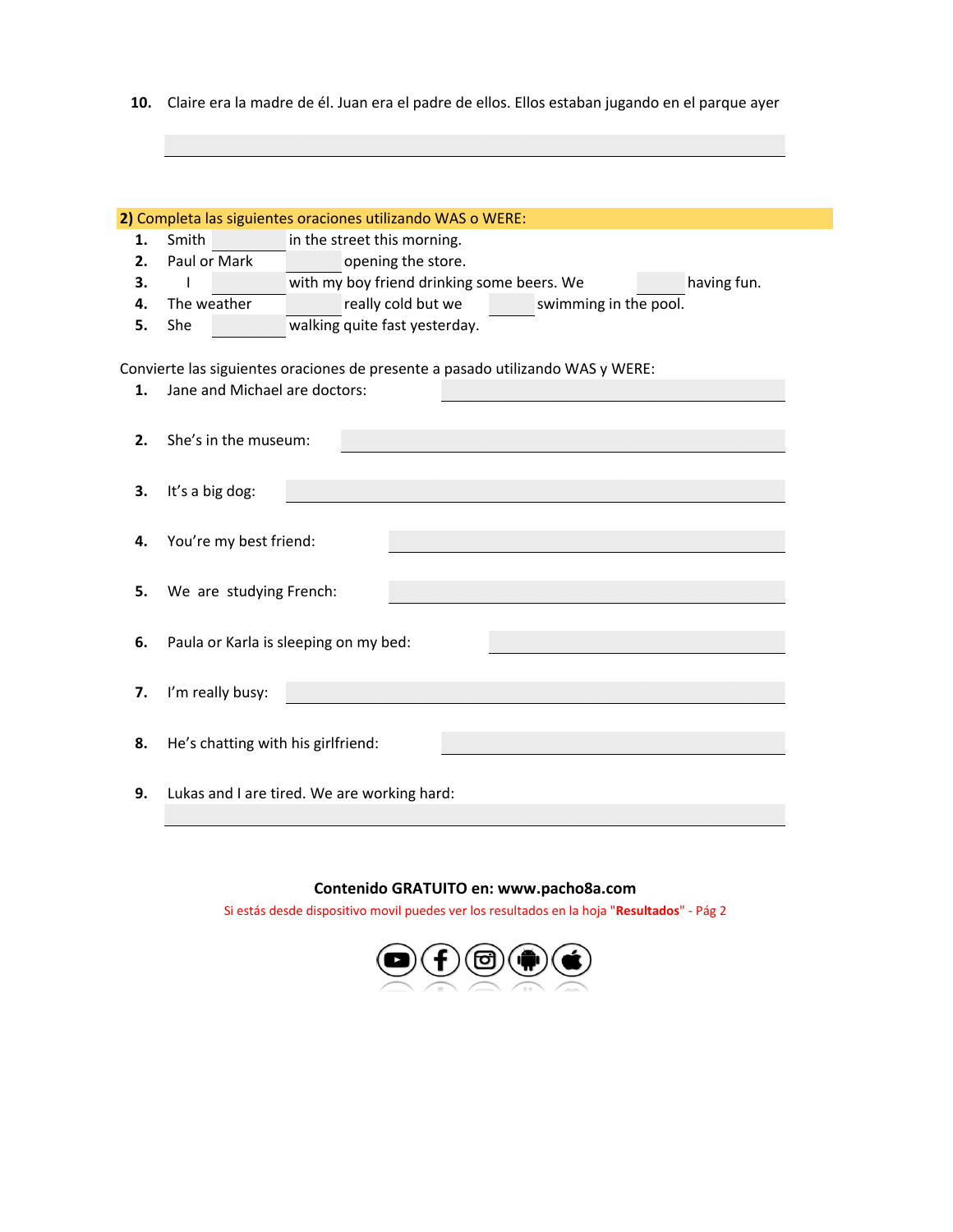Inglés desde cero - Curso completo | Básico

## **[LECCIÓN 41 – WAS – WERE / PASADO PROGRESIVO](https://www.pacho8a.com/ingl%C3%A9s/curso-ingl%C3%A9s-nivel-b%C3%A1sico/lecci%C3%B3n-41/)**

| <b>VOCABULARY</b> |                     |                 |                   |  |  |
|-------------------|---------------------|-----------------|-------------------|--|--|
| <b>Classmates</b> | Compañeros de clase | <b>Cinema</b>   | Cine              |  |  |
| $ $ Call          | Llamar – Llamada    | Children - Kids | Niños – Chicos    |  |  |
| Open              | Abrir - Abierto     | Beer(s)         | Cerveza(s)        |  |  |
| Weather           | Clima               | Have fun        | <b>Divertirse</b> |  |  |
| Quite             | <b>Bastante</b>     | <b> Fast</b>    | Rápido            |  |  |
| Chat              | Charlar - Chatear   | Hard            | Duro              |  |  |

**1)** Escribe en inglés las siguientes oraciones.

- **1.** John estaba en su casa: John was in his house.
- **2.** Ellos eran compañeros de clase: They were classmates.
- **3.** Pilar o Carmen estuvo en el cine con Camilo: Pilar or Carmen was in the cinema with Camilo.
- **4.** Mary estuvo en el hospital esta mañana: Mary was in / at the hospital this morning.
- **5.** Yo estuve comiendo pizza el lunes y mi amiga estuvo viendo una película: I was eating pizza on Monday and my friend / Girl friend was watching a movie.
- **6.** Mis vecinos estuvieron llamando la policía anoche. La policía estuvo en mi casa: My neighbors were calling the police last night. The police were in my house.
- **7.** Nosotros estábamos en mi casa. Estuvimos cantando y bailando con los niños: We were in my house. We were singing and dancing with the children / kids.
- **8.** Ella y él estuvieron en un restaurante chino. Ellos fueron amigos en la escuela: She and he were in / At a chinese restaurant. They were friends in the school.
- **9.** Yo estaba con él y él estaba conmigo. Ellos estaban con ella y ella estaba con ellos: I was with him and he was with me. They were with her and she was with them.